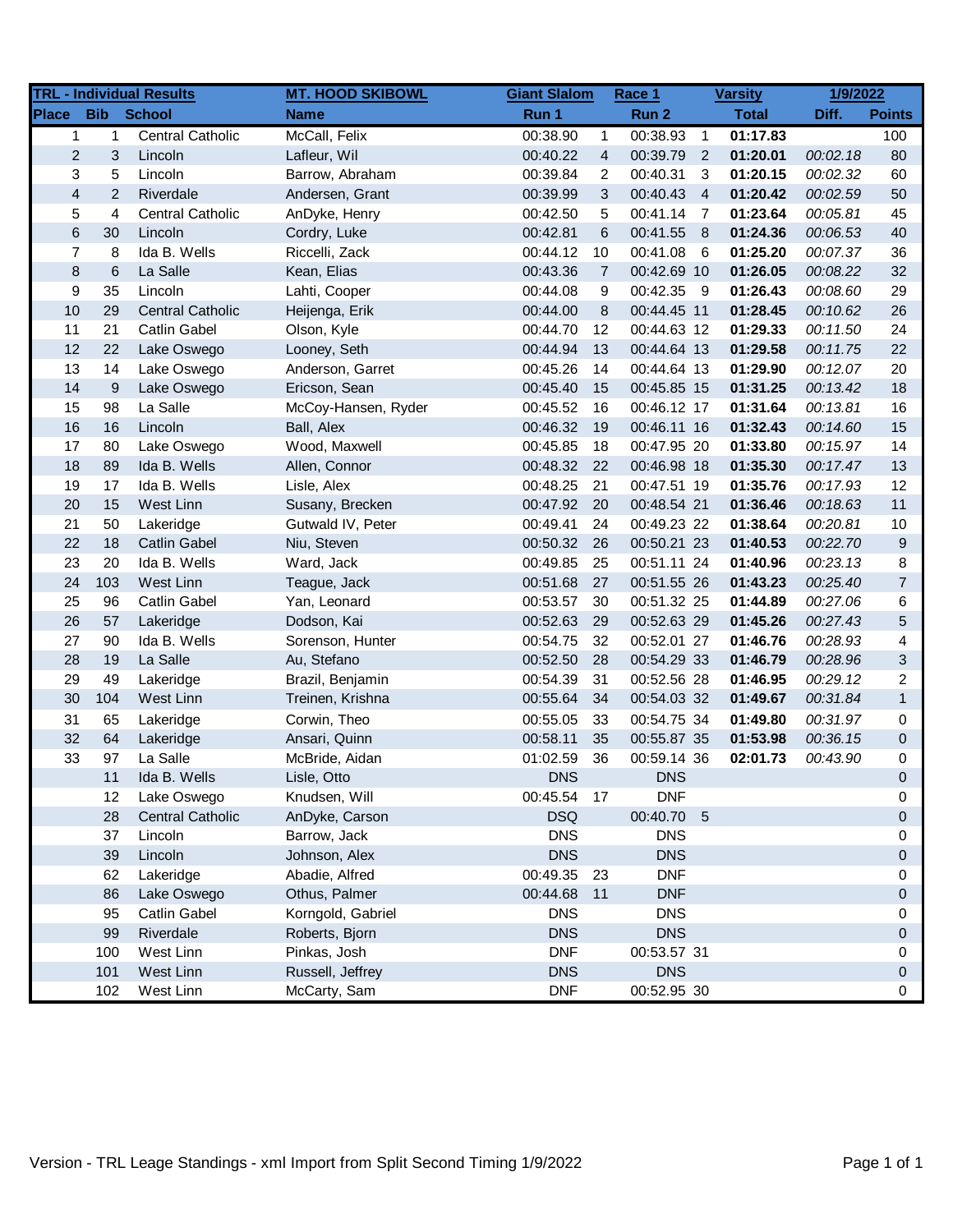| <b>Bib</b><br><b>School</b><br><b>Place</b><br>Run 1<br>Run 2<br><b>Total</b><br>Diff.<br><b>Points</b><br><b>Name</b><br>00:45.62 1<br>01:32.60<br>23<br>Lakeridge<br>Stenfert-Kroese, Marcel<br>00:46.98<br>$\mathbf{1}$<br>1<br>$\overline{2}$<br>00:47.32 2<br>01:38.90<br>00:06.30<br>60<br>Lakeridge<br>Ryan, Henry<br>00:51.58<br>5<br>3<br>36<br>Lincoln<br>3<br>00:48.32<br>01:39.24<br>Morse, Sebastian<br>00:50.92<br>$\overline{\mathbf{3}}$<br>00:06.64<br>$\overline{\mathbf{4}}$<br>31<br>Lincoln<br>$\overline{2}$<br>00:50.06<br>01:39.45<br>Dickson, Carver<br>00:49.39<br>$\overline{7}$<br>00:06.85<br>5<br>68<br>Lake Oswego<br>Collins, Drew<br>00:51.73<br>6<br>00:48.71<br>5<br>01:40.44<br>00:07.84<br>$\,6$<br>01:41.24<br>51<br>00:51.45<br>$\overline{4}$<br>00:49.79<br>6<br>00:08.64<br>Lakeridge<br>Patricelli, Alex<br>7<br>53<br>00:55.90<br>18<br>00:48.34<br>01:44.24<br>00:11.64<br>Lakeridge<br>Zhang, Daniel<br>-4<br>8<br>88<br>00:53.58<br>8<br>00:52.00 9<br>01:45.58<br>00:12.98<br>Lake Oswego<br>Saefke, Parker<br>9<br>93<br>01:45.91<br>Ida B. Wells<br>Mersereau, Beckett<br>00:54.42<br>12<br>00:51.49<br>- 8<br>00:13.31<br>10<br>47<br>Allison, John<br>11<br>00:52.67 10<br>01:46.80<br>00:14.20<br>Lakeridge<br>00:54.13<br>61<br>11<br>Sahyoun, Henry<br>00:53.55<br>$\overline{7}$<br>00:53.69 13<br>01:47.24<br>00:14.64<br>Lakeridge<br>12<br>75<br>Lake Oswego<br>Collins, Cameron<br>00:53.60<br>9<br>00:53.83 14<br>01:47.43<br>00:14.83<br>13<br>84<br>00:54.99<br>13<br>00:53.45 12<br>01:48.44<br>Lake Oswego<br>Looney, Bryce<br>00:15.84 |                  |
|----------------------------------------------------------------------------------------------------------------------------------------------------------------------------------------------------------------------------------------------------------------------------------------------------------------------------------------------------------------------------------------------------------------------------------------------------------------------------------------------------------------------------------------------------------------------------------------------------------------------------------------------------------------------------------------------------------------------------------------------------------------------------------------------------------------------------------------------------------------------------------------------------------------------------------------------------------------------------------------------------------------------------------------------------------------------------------------------------------------------------------------------------------------------------------------------------------------------------------------------------------------------------------------------------------------------------------------------------------------------------------------------------------------------------------------------------------------------------------------------------------------------------------------------------------------------------------------------------------|------------------|
|                                                                                                                                                                                                                                                                                                                                                                                                                                                                                                                                                                                                                                                                                                                                                                                                                                                                                                                                                                                                                                                                                                                                                                                                                                                                                                                                                                                                                                                                                                                                                                                                          |                  |
|                                                                                                                                                                                                                                                                                                                                                                                                                                                                                                                                                                                                                                                                                                                                                                                                                                                                                                                                                                                                                                                                                                                                                                                                                                                                                                                                                                                                                                                                                                                                                                                                          | 100              |
|                                                                                                                                                                                                                                                                                                                                                                                                                                                                                                                                                                                                                                                                                                                                                                                                                                                                                                                                                                                                                                                                                                                                                                                                                                                                                                                                                                                                                                                                                                                                                                                                          | 80               |
|                                                                                                                                                                                                                                                                                                                                                                                                                                                                                                                                                                                                                                                                                                                                                                                                                                                                                                                                                                                                                                                                                                                                                                                                                                                                                                                                                                                                                                                                                                                                                                                                          | 60               |
|                                                                                                                                                                                                                                                                                                                                                                                                                                                                                                                                                                                                                                                                                                                                                                                                                                                                                                                                                                                                                                                                                                                                                                                                                                                                                                                                                                                                                                                                                                                                                                                                          | 50               |
|                                                                                                                                                                                                                                                                                                                                                                                                                                                                                                                                                                                                                                                                                                                                                                                                                                                                                                                                                                                                                                                                                                                                                                                                                                                                                                                                                                                                                                                                                                                                                                                                          | 45               |
|                                                                                                                                                                                                                                                                                                                                                                                                                                                                                                                                                                                                                                                                                                                                                                                                                                                                                                                                                                                                                                                                                                                                                                                                                                                                                                                                                                                                                                                                                                                                                                                                          | 40               |
|                                                                                                                                                                                                                                                                                                                                                                                                                                                                                                                                                                                                                                                                                                                                                                                                                                                                                                                                                                                                                                                                                                                                                                                                                                                                                                                                                                                                                                                                                                                                                                                                          | 36               |
|                                                                                                                                                                                                                                                                                                                                                                                                                                                                                                                                                                                                                                                                                                                                                                                                                                                                                                                                                                                                                                                                                                                                                                                                                                                                                                                                                                                                                                                                                                                                                                                                          | 32               |
|                                                                                                                                                                                                                                                                                                                                                                                                                                                                                                                                                                                                                                                                                                                                                                                                                                                                                                                                                                                                                                                                                                                                                                                                                                                                                                                                                                                                                                                                                                                                                                                                          | 29               |
|                                                                                                                                                                                                                                                                                                                                                                                                                                                                                                                                                                                                                                                                                                                                                                                                                                                                                                                                                                                                                                                                                                                                                                                                                                                                                                                                                                                                                                                                                                                                                                                                          | 26               |
|                                                                                                                                                                                                                                                                                                                                                                                                                                                                                                                                                                                                                                                                                                                                                                                                                                                                                                                                                                                                                                                                                                                                                                                                                                                                                                                                                                                                                                                                                                                                                                                                          | 24               |
|                                                                                                                                                                                                                                                                                                                                                                                                                                                                                                                                                                                                                                                                                                                                                                                                                                                                                                                                                                                                                                                                                                                                                                                                                                                                                                                                                                                                                                                                                                                                                                                                          | 22               |
|                                                                                                                                                                                                                                                                                                                                                                                                                                                                                                                                                                                                                                                                                                                                                                                                                                                                                                                                                                                                                                                                                                                                                                                                                                                                                                                                                                                                                                                                                                                                                                                                          | 20               |
| 14<br>01:48.73<br>74<br>Lake Oswego<br>00:55.42<br>14<br>00:53.31 11<br>00:16.13<br>Braun, Eli                                                                                                                                                                                                                                                                                                                                                                                                                                                                                                                                                                                                                                                                                                                                                                                                                                                                                                                                                                                                                                                                                                                                                                                                                                                                                                                                                                                                                                                                                                           | 18               |
| 15<br>27<br>Lincoln<br>Murphy, Nolan<br>00:53.99<br>10<br>00:55.54 17<br>01:49.53<br>00:16.93                                                                                                                                                                                                                                                                                                                                                                                                                                                                                                                                                                                                                                                                                                                                                                                                                                                                                                                                                                                                                                                                                                                                                                                                                                                                                                                                                                                                                                                                                                            | 16               |
| 16<br>92<br>Ida B. Wells<br>00:54.56 15<br>Maclean, William<br>00:55.43<br>01:49.99<br>00:17.39<br>15                                                                                                                                                                                                                                                                                                                                                                                                                                                                                                                                                                                                                                                                                                                                                                                                                                                                                                                                                                                                                                                                                                                                                                                                                                                                                                                                                                                                                                                                                                    | 15               |
| 17<br>25<br>Lakeridge<br>Howell, Charlie<br>00:55.72<br>16<br>00:54.74 16<br>01:50.46<br>00:17.86                                                                                                                                                                                                                                                                                                                                                                                                                                                                                                                                                                                                                                                                                                                                                                                                                                                                                                                                                                                                                                                                                                                                                                                                                                                                                                                                                                                                                                                                                                        | 14               |
| 18<br>67<br>Howard, Patrick<br>00:55.74<br>00:58.59 22<br>01:54.33<br>00:21.73<br>Lakeridge<br>17                                                                                                                                                                                                                                                                                                                                                                                                                                                                                                                                                                                                                                                                                                                                                                                                                                                                                                                                                                                                                                                                                                                                                                                                                                                                                                                                                                                                                                                                                                        | 13               |
| 19<br>52<br>Warrens, Elliott<br>00:59.01<br>20<br>00:55.55 18<br>01:54.56<br>00:21.96<br>Lakeridge                                                                                                                                                                                                                                                                                                                                                                                                                                                                                                                                                                                                                                                                                                                                                                                                                                                                                                                                                                                                                                                                                                                                                                                                                                                                                                                                                                                                                                                                                                       | 12               |
| 20<br>58<br>Kainoa, Kimo<br>00:58.22<br>19<br>00:58.73 23<br>01:56.95<br>Lakeridge<br>00:24.35                                                                                                                                                                                                                                                                                                                                                                                                                                                                                                                                                                                                                                                                                                                                                                                                                                                                                                                                                                                                                                                                                                                                                                                                                                                                                                                                                                                                                                                                                                           | 11               |
| 21<br>45<br>Van Epps, Jackson<br>01:01.07<br>24<br>00:57.77 20<br>01:58.84<br>00:26.24<br>Lakeridge                                                                                                                                                                                                                                                                                                                                                                                                                                                                                                                                                                                                                                                                                                                                                                                                                                                                                                                                                                                                                                                                                                                                                                                                                                                                                                                                                                                                                                                                                                      | 10               |
| 22<br>73<br>Beckley, Jackson<br>00:59.93<br>22<br>01:00.64 26<br>02:00.57<br>Lake Oswego<br>00:27.97                                                                                                                                                                                                                                                                                                                                                                                                                                                                                                                                                                                                                                                                                                                                                                                                                                                                                                                                                                                                                                                                                                                                                                                                                                                                                                                                                                                                                                                                                                     | 9                |
| 23<br>87<br>Lake Oswego<br>Ramsey, Connor<br>01:01.59<br>26<br>00:59.38 24<br>02:00.97<br>00:28.37                                                                                                                                                                                                                                                                                                                                                                                                                                                                                                                                                                                                                                                                                                                                                                                                                                                                                                                                                                                                                                                                                                                                                                                                                                                                                                                                                                                                                                                                                                       | 8                |
| 24<br>38<br>Lincoln<br>01:04.14<br>30<br>00:57.63 19<br>02:01.77<br>Brasket, Drew<br>00:29.17                                                                                                                                                                                                                                                                                                                                                                                                                                                                                                                                                                                                                                                                                                                                                                                                                                                                                                                                                                                                                                                                                                                                                                                                                                                                                                                                                                                                                                                                                                            | $\overline{7}$   |
| 25<br>85<br>Lake Oswego<br>01:02.71<br>27<br>01:00.65 27<br>02:03.36<br>Meckel, Connor<br>00:30.76                                                                                                                                                                                                                                                                                                                                                                                                                                                                                                                                                                                                                                                                                                                                                                                                                                                                                                                                                                                                                                                                                                                                                                                                                                                                                                                                                                                                                                                                                                       | 6                |
| 26<br>43<br>Lincoln<br>01:05.72<br>31<br>00:58.44 21<br>02:04.16<br>Henry, Isaac<br>00:31.56                                                                                                                                                                                                                                                                                                                                                                                                                                                                                                                                                                                                                                                                                                                                                                                                                                                                                                                                                                                                                                                                                                                                                                                                                                                                                                                                                                                                                                                                                                             | 5                |
| 27<br>72<br>Lake Oswego<br>Omdahl, Dawson<br>01:03.84<br>29<br>01:01.33 28<br>02:05.17<br>00:32.57                                                                                                                                                                                                                                                                                                                                                                                                                                                                                                                                                                                                                                                                                                                                                                                                                                                                                                                                                                                                                                                                                                                                                                                                                                                                                                                                                                                                                                                                                                       | 4                |
| 28<br>54<br>01:03.81<br>28<br>01:02.69 29<br>02:06.50<br>00:33.90<br>Lakeridge<br>Andrews, Jack                                                                                                                                                                                                                                                                                                                                                                                                                                                                                                                                                                                                                                                                                                                                                                                                                                                                                                                                                                                                                                                                                                                                                                                                                                                                                                                                                                                                                                                                                                          | 3                |
| 29<br>32<br>Lincoln<br>Henry, John<br>01:05.50 31<br>02:14.37<br>01:08.87<br>32<br>00:41.77                                                                                                                                                                                                                                                                                                                                                                                                                                                                                                                                                                                                                                                                                                                                                                                                                                                                                                                                                                                                                                                                                                                                                                                                                                                                                                                                                                                                                                                                                                              | $\overline{2}$   |
| 30<br>55<br>01:11.82<br>34<br>01:05.00 30<br>02:16.82<br>00:44.22<br>Buchanan, Micah<br>Lakeridge                                                                                                                                                                                                                                                                                                                                                                                                                                                                                                                                                                                                                                                                                                                                                                                                                                                                                                                                                                                                                                                                                                                                                                                                                                                                                                                                                                                                                                                                                                        | $\mathbf{1}$     |
| 31<br>79<br>Lake Oswego<br>01:09.65<br>33<br>01:14.31 33<br>02:23.96<br>00:51.36<br>Strande, Nicholas                                                                                                                                                                                                                                                                                                                                                                                                                                                                                                                                                                                                                                                                                                                                                                                                                                                                                                                                                                                                                                                                                                                                                                                                                                                                                                                                                                                                                                                                                                    | 0                |
| $\overline{7}$<br><b>DNS</b><br><b>DNS</b><br>Lincoln<br>Pickett, Cole                                                                                                                                                                                                                                                                                                                                                                                                                                                                                                                                                                                                                                                                                                                                                                                                                                                                                                                                                                                                                                                                                                                                                                                                                                                                                                                                                                                                                                                                                                                                   | $\boldsymbol{0}$ |
| 13<br><b>DNS</b><br><b>DNS</b><br>Lake Oswego<br>Boyd, Collin                                                                                                                                                                                                                                                                                                                                                                                                                                                                                                                                                                                                                                                                                                                                                                                                                                                                                                                                                                                                                                                                                                                                                                                                                                                                                                                                                                                                                                                                                                                                            | 0                |
| 24<br><b>DSQ</b><br><b>DSQ</b><br>Ida B. Wells<br>Stitzel, Jackson                                                                                                                                                                                                                                                                                                                                                                                                                                                                                                                                                                                                                                                                                                                                                                                                                                                                                                                                                                                                                                                                                                                                                                                                                                                                                                                                                                                                                                                                                                                                       | $\Omega$         |
| <b>DNS</b><br><b>DNS</b><br>26<br>Long, Milo<br>Lincoln                                                                                                                                                                                                                                                                                                                                                                                                                                                                                                                                                                                                                                                                                                                                                                                                                                                                                                                                                                                                                                                                                                                                                                                                                                                                                                                                                                                                                                                                                                                                                  | 0                |
| <b>DNS</b><br><b>DNS</b><br>33<br>Lincoln<br>Kenyon, lan                                                                                                                                                                                                                                                                                                                                                                                                                                                                                                                                                                                                                                                                                                                                                                                                                                                                                                                                                                                                                                                                                                                                                                                                                                                                                                                                                                                                                                                                                                                                                 | $\mathbf 0$      |
| <b>DNS</b><br>34<br>Lincoln<br>Kenyon, Thomas<br><b>DNS</b>                                                                                                                                                                                                                                                                                                                                                                                                                                                                                                                                                                                                                                                                                                                                                                                                                                                                                                                                                                                                                                                                                                                                                                                                                                                                                                                                                                                                                                                                                                                                              | 0                |
| <b>DNS</b><br>40<br>Olbeter, Nikolas<br><b>DNS</b><br>Lincoln                                                                                                                                                                                                                                                                                                                                                                                                                                                                                                                                                                                                                                                                                                                                                                                                                                                                                                                                                                                                                                                                                                                                                                                                                                                                                                                                                                                                                                                                                                                                            | 0                |
| <b>DNS</b><br><b>DNS</b><br>41<br>Lincoln<br>Thorpe, Jasper                                                                                                                                                                                                                                                                                                                                                                                                                                                                                                                                                                                                                                                                                                                                                                                                                                                                                                                                                                                                                                                                                                                                                                                                                                                                                                                                                                                                                                                                                                                                              | 0                |
| Gauger, Kellan<br><b>DNS</b><br><b>DNS</b><br>42<br>Lincoln                                                                                                                                                                                                                                                                                                                                                                                                                                                                                                                                                                                                                                                                                                                                                                                                                                                                                                                                                                                                                                                                                                                                                                                                                                                                                                                                                                                                                                                                                                                                              | $\mathbf 0$      |
| <b>DNS</b><br><b>DNS</b><br>44<br>Lakeridge<br>Detweiler-Bedell, Rory                                                                                                                                                                                                                                                                                                                                                                                                                                                                                                                                                                                                                                                                                                                                                                                                                                                                                                                                                                                                                                                                                                                                                                                                                                                                                                                                                                                                                                                                                                                                    | 0                |
| <b>DNF</b><br>00:59.91 25<br>46<br>Lakeridge<br>Van Epps, Ryan                                                                                                                                                                                                                                                                                                                                                                                                                                                                                                                                                                                                                                                                                                                                                                                                                                                                                                                                                                                                                                                                                                                                                                                                                                                                                                                                                                                                                                                                                                                                           | $\mathbf 0$      |
| <b>DNF</b><br>01:08.21 32<br>48<br>Lakeridge<br>Bowman, Brandt                                                                                                                                                                                                                                                                                                                                                                                                                                                                                                                                                                                                                                                                                                                                                                                                                                                                                                                                                                                                                                                                                                                                                                                                                                                                                                                                                                                                                                                                                                                                           | 0                |
| <b>DNS</b><br><b>DNS</b><br>Lakeridge<br>Crofut, Tashi<br>56                                                                                                                                                                                                                                                                                                                                                                                                                                                                                                                                                                                                                                                                                                                                                                                                                                                                                                                                                                                                                                                                                                                                                                                                                                                                                                                                                                                                                                                                                                                                             | 0                |
| 01:01.54<br><b>DSQ</b><br>59<br>Lakeridge<br>Polliack, Hewett<br>25                                                                                                                                                                                                                                                                                                                                                                                                                                                                                                                                                                                                                                                                                                                                                                                                                                                                                                                                                                                                                                                                                                                                                                                                                                                                                                                                                                                                                                                                                                                                      | 0                |
| <b>DNF</b><br>63<br>Lakeridge<br>Ansari, Cyrus<br>00:59.49<br>21                                                                                                                                                                                                                                                                                                                                                                                                                                                                                                                                                                                                                                                                                                                                                                                                                                                                                                                                                                                                                                                                                                                                                                                                                                                                                                                                                                                                                                                                                                                                         | $\boldsymbol{0}$ |
| <b>DNS</b><br>66<br>Lakeridge<br>Detweiler-Bedell, Roan<br><b>DNS</b>                                                                                                                                                                                                                                                                                                                                                                                                                                                                                                                                                                                                                                                                                                                                                                                                                                                                                                                                                                                                                                                                                                                                                                                                                                                                                                                                                                                                                                                                                                                                    | 0                |
| Lake Oswego<br><b>DNS</b><br><b>DNS</b><br>76<br>Davis, Logan                                                                                                                                                                                                                                                                                                                                                                                                                                                                                                                                                                                                                                                                                                                                                                                                                                                                                                                                                                                                                                                                                                                                                                                                                                                                                                                                                                                                                                                                                                                                            | $\mathbf 0$      |
| <b>DNF</b><br>Lake Oswego<br>Dorazio, Giovanni<br>01:00.78<br>23<br>77                                                                                                                                                                                                                                                                                                                                                                                                                                                                                                                                                                                                                                                                                                                                                                                                                                                                                                                                                                                                                                                                                                                                                                                                                                                                                                                                                                                                                                                                                                                                   | 0                |
| 81<br>Lake Oswego<br>Crombie, Marcus<br><b>DNS</b><br><b>DNS</b>                                                                                                                                                                                                                                                                                                                                                                                                                                                                                                                                                                                                                                                                                                                                                                                                                                                                                                                                                                                                                                                                                                                                                                                                                                                                                                                                                                                                                                                                                                                                         | 0                |
| <b>DNS</b><br><b>DNS</b><br>Lake Oswego<br>Eftekhar, Rylan<br>82                                                                                                                                                                                                                                                                                                                                                                                                                                                                                                                                                                                                                                                                                                                                                                                                                                                                                                                                                                                                                                                                                                                                                                                                                                                                                                                                                                                                                                                                                                                                         | 0                |
| Lake Oswego<br>Fayette, Julien<br><b>DNS</b><br><b>DNS</b><br>83                                                                                                                                                                                                                                                                                                                                                                                                                                                                                                                                                                                                                                                                                                                                                                                                                                                                                                                                                                                                                                                                                                                                                                                                                                                                                                                                                                                                                                                                                                                                         | 0                |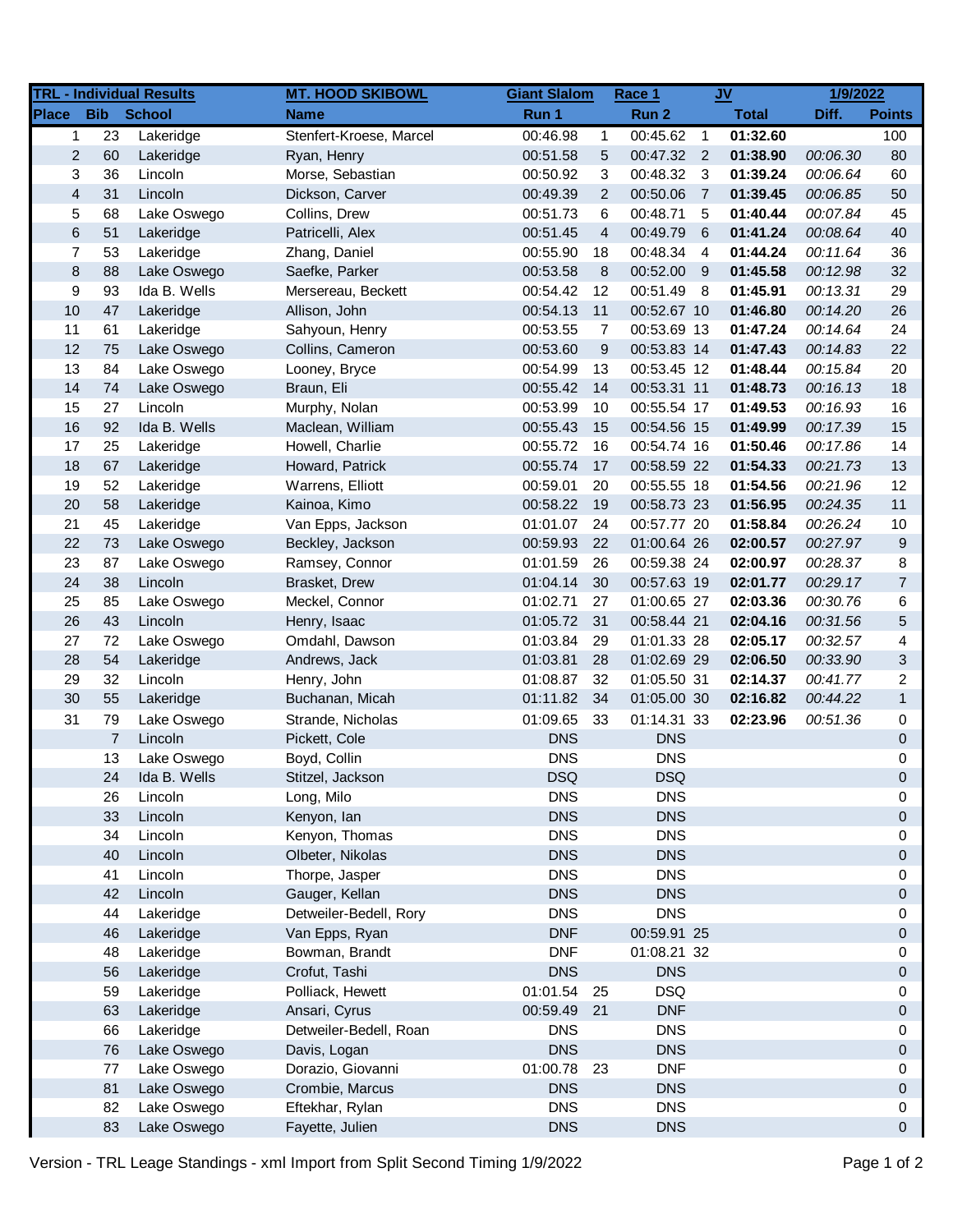| 91 | Wells<br>ida B  | Miles<br>Roberts.<br>$ -$ | DNS | DNS<br>$\sim$ |  |
|----|-----------------|---------------------------|-----|---------------|--|
| 94 | Wells<br>Ida B. | Vincent, Bryce            | DNF | 01:17.87 34   |  |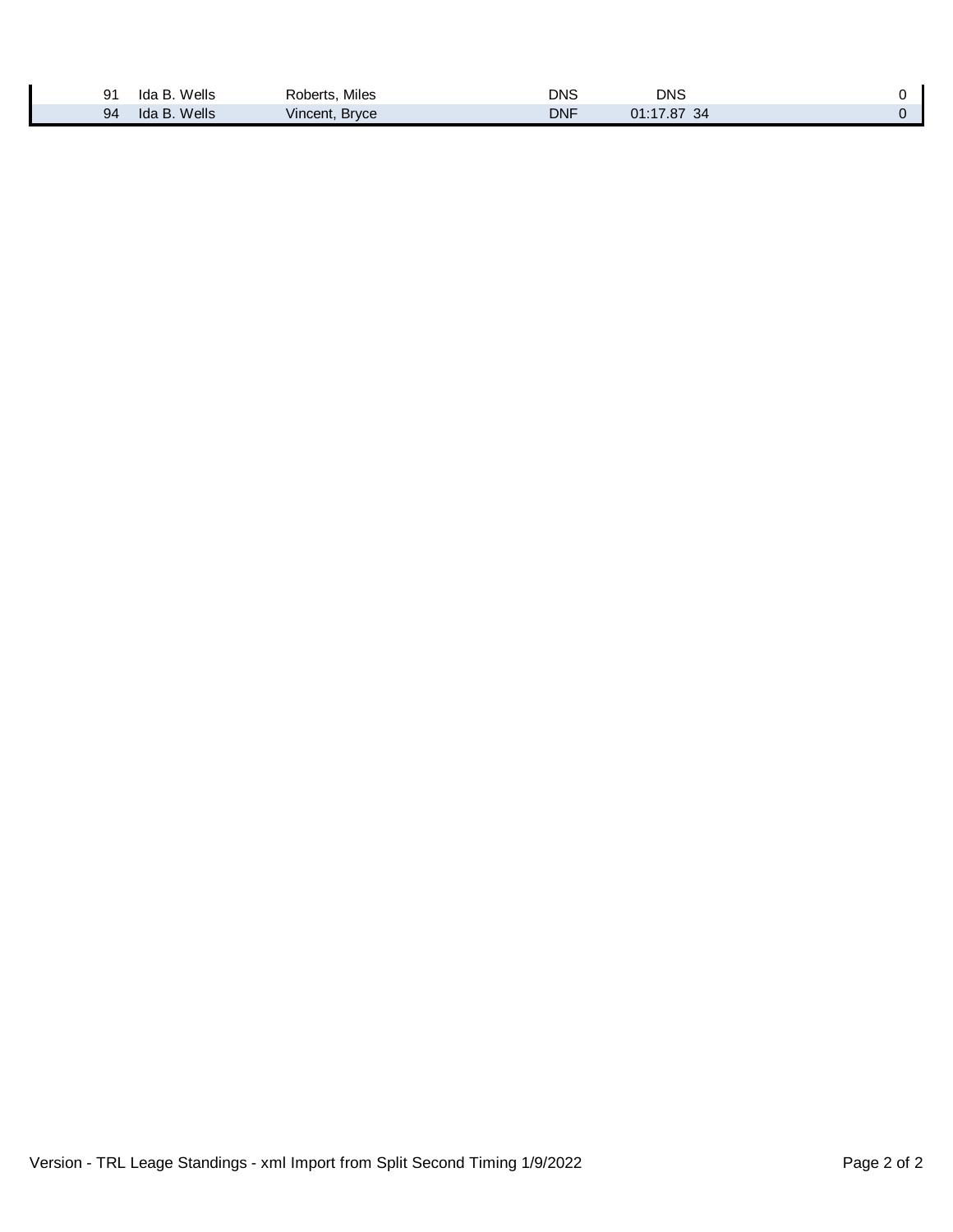| <b>TRL - Team Results</b> |                                                                                                | Race 1                      |          | <b>MT. HOOD SKIBOWL</b>   | 1/9/2022 |               |  |  |
|---------------------------|------------------------------------------------------------------------------------------------|-----------------------------|----------|---------------------------|----------|---------------|--|--|
| <b>Varsity</b>            |                                                                                                | <b>Giant Slalom</b>         |          | <b>BILLS GOLD</b>         |          |               |  |  |
|                           | The Team's Total Time is the sum of best three times from each course.<br><b>Time</b><br>Run 1 |                             |          |                           |          |               |  |  |
|                           | <b>Team Lincoln</b>                                                                            | <b>Time</b><br><b>Total</b> | 04:04.52 | <b>Run 2</b>              |          | Rank 1        |  |  |
|                           | 5 Barrow, Abraham                                                                              | 00:39.84                    |          | 3 Lafleur, Wil            | 00:39.79 |               |  |  |
|                           | 3 Lafleur, Wil                                                                                 | 00:40.22                    |          | 5 Barrow, Abraham         | 00:40.31 |               |  |  |
|                           | 30 Cordry, Luke                                                                                | 00:42.81                    | 02:02.87 | 30 Cordry, Luke           | 00:41.55 | 02:01.65      |  |  |
|                           |                                                                                                |                             |          |                           |          |               |  |  |
|                           | <b>Team Central Catholic</b>                                                                   | <b>Total</b>                | 04:06.17 | <b>Time Diff.</b>         | 00:01.65 | Rank 2        |  |  |
|                           | 1 McCall, Felix                                                                                | 00:38.90                    |          | 1 McCall, Felix           | 00:38.93 |               |  |  |
|                           | 4 AnDyke, Henry                                                                                | 00:42.50                    |          | 28 AnDyke, Carson         | 00:40.70 |               |  |  |
|                           | 29 Heijenga, Erik                                                                              | 00:44.00                    | 02:05.40 | 4 AnDyke, Henry           | 00:41.14 | 02:00.77      |  |  |
|                           | Team Lake Oswego                                                                               | <b>Total</b>                | 04:30.01 | <b>Time Diff.</b>         | 00:25.49 | Rank 3        |  |  |
|                           | 86 Othus, Palmer                                                                               | 00:44.68                    |          | 22 Looney, Seth           | 00:44.64 |               |  |  |
|                           | 22 Looney, Seth                                                                                | 00:44.94                    |          | 14 Anderson, Garret       | 00:44.64 |               |  |  |
|                           | 14 Anderson, Garret                                                                            | 00:45.26                    | 02:14.88 | 9 Ericson, Sean           | 00:45.85 | 02:15.13      |  |  |
|                           |                                                                                                |                             |          |                           |          |               |  |  |
|                           | Team Ida B. Wells                                                                              | <b>Total</b>                | 04:36.26 | <b>Time Diff.</b>         | 00:31.74 | Rank 4        |  |  |
|                           | 8 Riccelli, Zack                                                                               | 00:44.12                    |          | 8 Riccelli, Zack          | 00:41.08 |               |  |  |
|                           | 17 Lisle, Alex                                                                                 | 00:48.25                    |          | 89 Allen, Connor          | 00:46.98 |               |  |  |
|                           | 89 Allen, Connor                                                                               | 00:48.32                    | 02:20.69 | 17 Lisle, Alex            | 00:47.51 | 02:15.57      |  |  |
|                           |                                                                                                |                             |          |                           |          |               |  |  |
|                           | Team La Salle                                                                                  | <b>Total</b>                | 04:44.48 | <b>Time Diff.</b>         | 00:39.96 | Rank 5        |  |  |
|                           | 6 Kean, Elias                                                                                  | 00:43.36                    |          | 6 Kean, Elias             | 00:42.69 |               |  |  |
|                           | 98 McCoy-Hansen, Ryder                                                                         | 00:45.52                    |          | 98 McCoy-Hansen, Ryder    | 00:46.12 |               |  |  |
|                           | 19 Au, Stefano                                                                                 | 00:52.50                    | 02:21.38 | 19 Au, Stefano            | 00:54.29 | 02:23.10      |  |  |
|                           | <b>Team Catlin Gabel</b>                                                                       | <b>Total</b>                | 04:54.75 | <b>Time Diff.</b>         | 00:50.23 | Rank 6        |  |  |
|                           | 21 Olson, Kyle                                                                                 | 00:44.70                    |          | 21 Olson, Kyle            | 00:44.63 |               |  |  |
|                           | 18 Niu, Steven                                                                                 | 00:50.32                    |          | 18 Niu, Steven            | 00:50.21 |               |  |  |
|                           | 96 Yan, Leonard                                                                                | 00:53.57                    | 02:28.59 | 96 Yan, Leonard           | 00:51.32 | 02:26.16      |  |  |
|                           |                                                                                                |                             |          |                           |          |               |  |  |
|                           | Team Lakeridge                                                                                 | <b>Total</b>                | 05:05.81 | <b>Time Diff.</b>         | 01:01.29 | <b>Rank 7</b> |  |  |
|                           | 62 Abadie, Alfred                                                                              | 00:49.35                    |          | 50 Gutwald IV, Peter      | 00:49.23 |               |  |  |
|                           | 50 Gutwald IV, Peter                                                                           | 00:49.41                    |          | 49 Brazil, Benjamin       | 00:52.56 |               |  |  |
|                           | 57 Dodson, Kai                                                                                 | 00:52.63                    | 02:31.39 | 57 Dodson, Kai            | 00:52.63 | 02:34.42      |  |  |
|                           | <b>Team West Linn</b>                                                                          | <b>Total</b>                | 05:08.28 | <b>Time Diff.</b>         | 01:03.76 | Rank 8        |  |  |
|                           | 15 Susany, Brecken                                                                             | 00:47.92                    |          | 15 Susany, Brecken        | 00:48.54 |               |  |  |
|                           | 103 Teague, Jack                                                                               | 00:51.68                    |          | 103 Teague, Jack          | 00:51.55 |               |  |  |
|                           | 104 Treinen, Krishna                                                                           | 00:55.64                    |          | 02:35.24 102 McCarty, Sam | 00:52.95 | 02:33.04      |  |  |
|                           |                                                                                                |                             |          |                           |          |               |  |  |
| <b>Team</b>               |                                                                                                | <b>Total</b>                |          | <b>Time Diff.</b>         |          |               |  |  |
|                           |                                                                                                |                             |          |                           |          |               |  |  |
|                           |                                                                                                |                             | 00:00.00 |                           |          | 00:00.00      |  |  |
|                           |                                                                                                |                             |          |                           |          |               |  |  |
| <b>Team</b>               |                                                                                                | <b>Total</b>                |          | <b>Time Diff.</b>         |          |               |  |  |
|                           |                                                                                                |                             |          |                           |          |               |  |  |
|                           |                                                                                                |                             |          |                           |          | 00:00.00      |  |  |
|                           |                                                                                                |                             | 00:00.00 |                           |          |               |  |  |
|                           |                                                                                                |                             |          |                           |          |               |  |  |